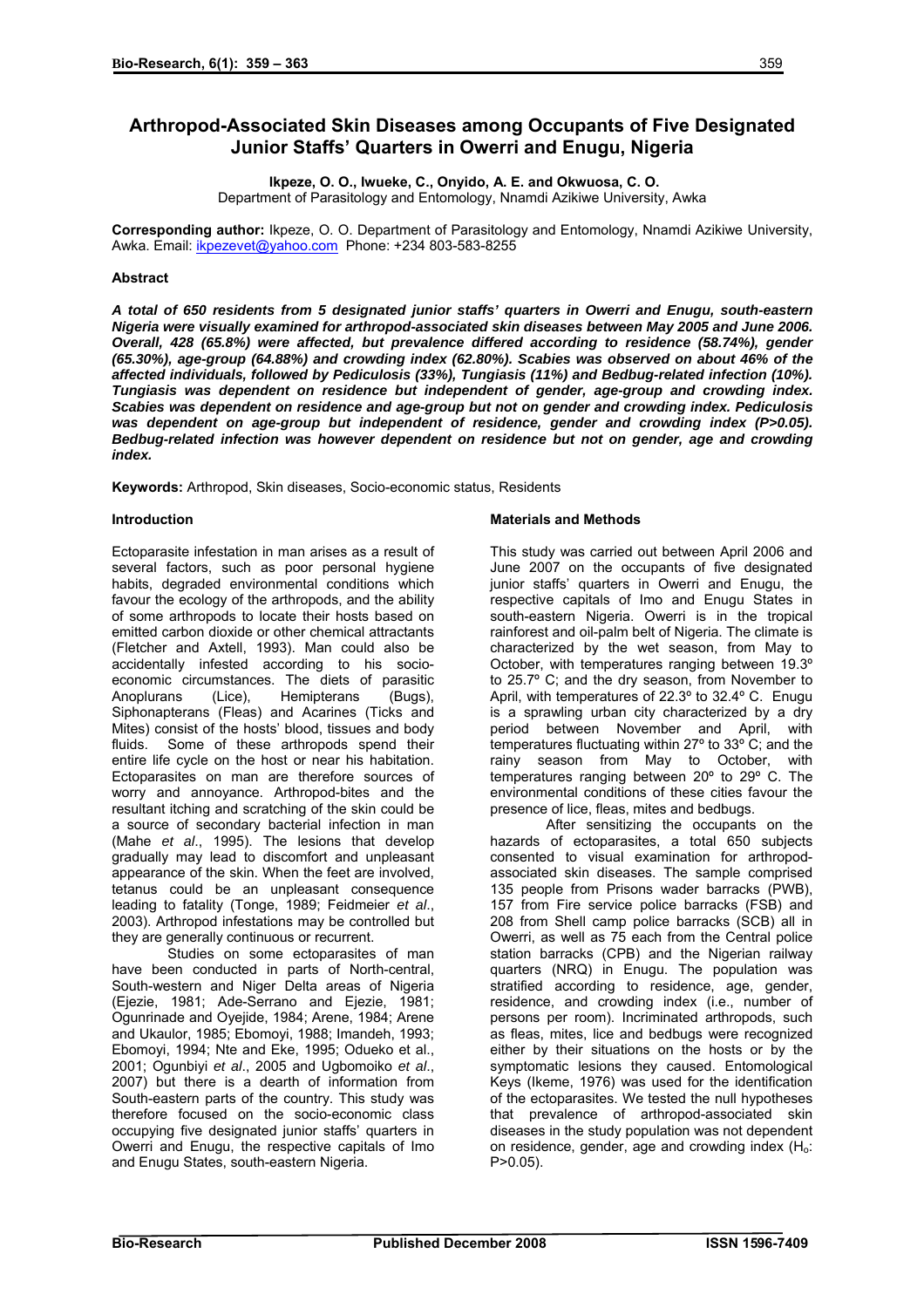Descriptive statistics and Pearson Chi-square analysis were performed with SPSS Version 11.

#### **Results and Discussion**

Table 1 shows the total sample population of 650, composed of residents from PWB 135 (20.8%), FSB 157 (24.2%), SCB 208 (32%), CPB 75 (11.5%) and NRQ 75 (11.5%). Males contributed 364 (56%) and females 286 (44%) of the sampled population. Percentage contributions to the study population by different age-groups were ≤10 years (56%), 11-20 years (21.4%), 21-30 years (23.2%), 31-40 years  $(11.4\%)$  and ≥41 years  $(6.3\%)$ . The Table also indicates that persons living ≤3, 3-5 and ≥5 per room constituted 30.6%, 48.3% and 21.1% of the sampled populations, respectively.

**Table 1: Arthropod-associated skin diseases in the study population** 

| <b>Characteristic</b> | Arthropod-associated skin diseases |                 |          |            |  |  |  |  |  |
|-----------------------|------------------------------------|-----------------|----------|------------|--|--|--|--|--|
|                       |                                    | <b>Examined</b> | Infected |            |  |  |  |  |  |
|                       | No.                                | %               | No.      | %          |  |  |  |  |  |
| Residence:            |                                    |                 |          |            |  |  |  |  |  |
| <b>PWB</b>            | 135                                | 20.8            | 86       | 63.7       |  |  |  |  |  |
| <b>FSB</b>            | 157                                | 24.2            | 87       | 55.4       |  |  |  |  |  |
| SCB                   | 208                                | 32.0            | 194      | 93.3       |  |  |  |  |  |
| <b>CPB</b>            | 75                                 | 11.5            | 33       | 44.0       |  |  |  |  |  |
| <b>NRQ</b>            | 75                                 | 11.5            | 28       | 37.3       |  |  |  |  |  |
| Total / Mean          | 650                                | $20.0 \pm 3.9$  | 428      | 58.74±9.76 |  |  |  |  |  |
| Gender:               |                                    |                 |          |            |  |  |  |  |  |
| Male                  | 364                                | 56.0            | 254      | 69.8       |  |  |  |  |  |
| Female                | 286                                | 44.0            | 174      | 60.8       |  |  |  |  |  |
| Total / Mean          | 650                                | $50.0 + 6.0$    | 428      | 65.30±4.5  |  |  |  |  |  |
| Age (years):          |                                    |                 |          |            |  |  |  |  |  |
| ≤10                   | 245                                | 37.7            | 163      | 66.5       |  |  |  |  |  |
| 11-20                 | 139                                | 21.4            | 91       | 65.5       |  |  |  |  |  |
| 21-30                 | 151                                | 23.2            | 103      | 68.2       |  |  |  |  |  |
| $31 - 40$             | 74                                 | 11.4            | 45       | 60.8       |  |  |  |  |  |
| ≥41                   | 41                                 | 6.3             | 26       | 63.4       |  |  |  |  |  |
| Total / Mean          | 650                                | $20.0 + 5.4$    | 428      | 64.88±1.28 |  |  |  |  |  |
| Crowding index*:      |                                    |                 |          |            |  |  |  |  |  |
| < 3                   | 199                                | 30.6            | 91       | 45.7       |  |  |  |  |  |
| $3-5$                 | 314                                | 48.3            | 251      | 79.9       |  |  |  |  |  |
| > 5                   | 137                                | 21.1            | 86       | 62.8       |  |  |  |  |  |
| Tota                  | 650                                | $33.3 \pm 7.97$ | 428      | 62.80±9.87 |  |  |  |  |  |

*PWB: Prisons Wader Barracks Owerri, FSB: Fire Service Police Barracks Owerri, SCB: Shell Camp Police Barracks Owerri, CPB: Central Police Station Barracks Enugu, NRQ: Nigerian Railways Quarters Enugu, SE: Standard Error, \*Number of persons per room*

Table 1 also indicates that 428 (65.8%) of the sampled population were generally affected with arthropod-associated skin diseases, but the prevalence differed according to residence, gender, age and crowding index. Mean prevalence for residence was 58.74%; with the occupants of SCB having the highest prevalence (93.3%), followed by PWB (63.7%), FSB (55.4%), CPB (44.0%) and Mean gender-prevalence was 65.30%; with males having 69.8% over females (60.8%). Mean age-prevalence was 64.88%, and ranged from 60.8% (age-group 31-40 years) to 68.2% (age-group 21-30 years). Mean prevalence for crowding index was recorded as 62.80%; with 45.7% for less than three, 79.9% for three to five and 62.8% for more than 5 persons per room, respectively.

Figure 1 indicated that scabies contributed about 46% of the infections, followed by pediculosis (33%), tungiasis (11%) and bedbug (10%). From this result we infer that mite and louse infestations were the most important ectoparasites encountered among the junior staff residents and their households in the study areas. It is common knowledge that inmates of prison and police cells habour these ectoparasites. Perhaps police and prisons personnel who made frequent contact with these inmates become infested, and eventually transmitted the arthropods to their quarters. Commercial sex workers have been reported to habour body louse (Imandeh, 1993). Unguarded police personnel who engage in illicit affairs with prostitutes may also be infested with louse and scabies; and members of their household could in this way be infected. Generally, as a result of the overcrowded nature and unsanitary accommodation in these barracks and quarters, level of infestation usually builds up. Affected individual most times made effort at controlling the arthropods on their body, but these infestations are observed to be either continuous or recurrent.



**Figure 1: Overall distribution of arthropod- associated skin diseases among infected occupants of junior staff quarters studied at Owerri and Enugu, south-eastern Nigeria (April 2005 - June 2006)** 

Results of Chi-square analyses are shown in Table 2, while Figures 2, 3, 4 & 5 represent the distribution patterns of particular arthropodassociated skin diseases according to residence, gender, age-groups and crowding index, respectively. Tungiasis was dependent on residence (*X*<sup>2</sup> =11.181, *DF* = 4, *P*<0.05), but independent on gender  $(X^2 = 0.000, DF = 1,$ *P*>0.05), age-group (*X*<sup>2</sup> =9.091, *DF* = 4, *P*>0.05), and crowding index  $(X^2 = 0.070, DF = 2, P > 0.05)$ . Arene (1984) reported that prevalence in children were significantly higher than in adults with a peak in 5-10 years old age group. However, our result was closely related to that of Ugbomoiko *et al*. (2007) who maintain that the prevalence was highest between 5 and 14 years, decreased in adults, and increased again in the elderly (Figure 4).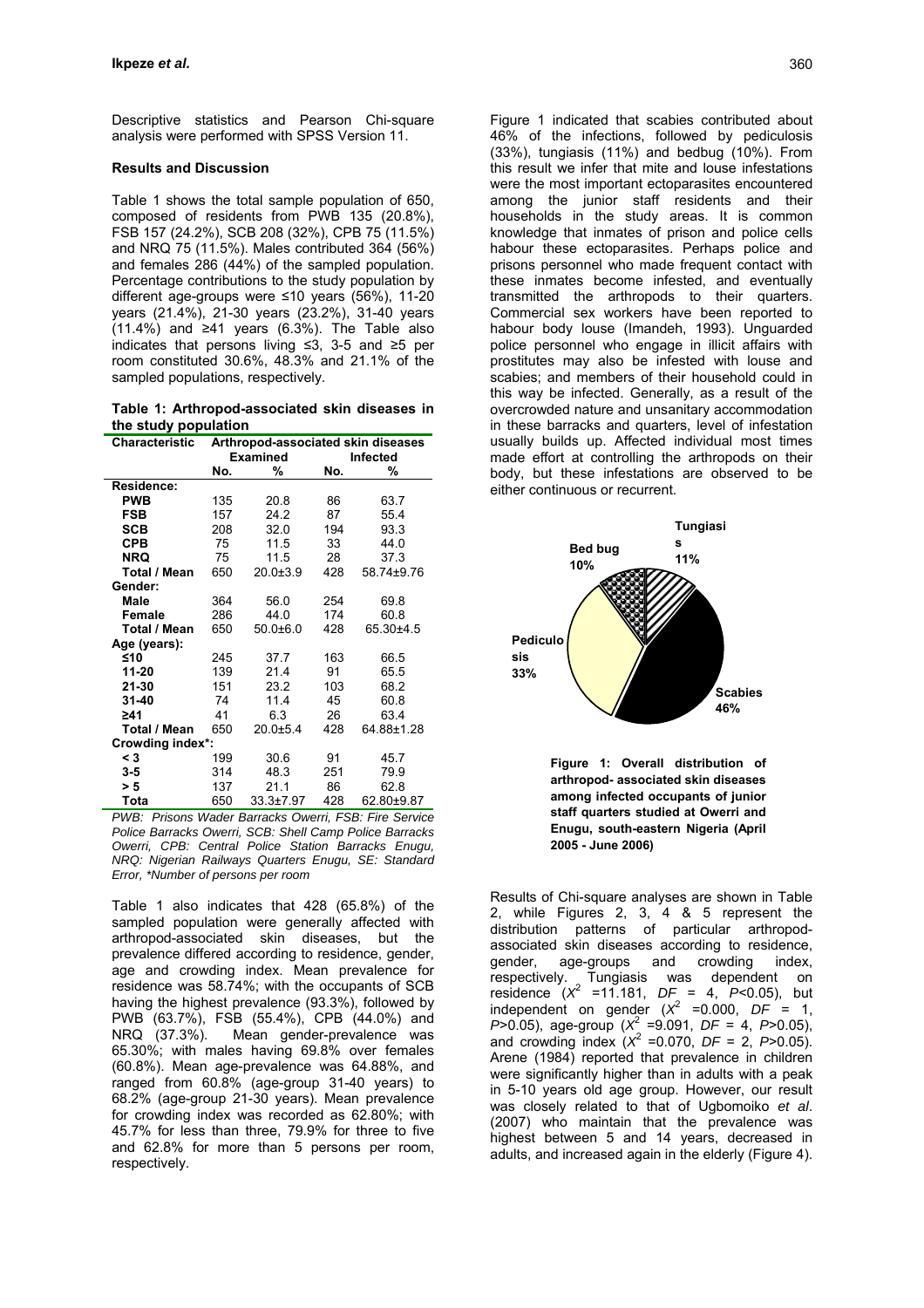| Characteristic         | Infected |     | <b>Tungiasis</b> | <b>Scabies</b> |                 | <b>Pediculosis</b> |            | <b>Bedbug</b>  |                 |
|------------------------|----------|-----|------------------|----------------|-----------------|--------------------|------------|----------------|-----------------|
|                        |          | No. | %                | No.            | %               | No.                | %          | No.            | %               |
| Residence:             |          |     |                  |                |                 |                    |            |                |                 |
| <b>PWB</b>             | 86       | 18  | 20.9             | 41             | 47.7            | 18                 | 20.9       | 9              | 10.5            |
| <b>FSB</b>             | 87       | 10  | 11.5             | 32             | 36.8            | 34                 | 39.1       | 11             | 12.6            |
| <b>SCB</b>             | 194      | 11  | 5.7              | 105            | 54.1            | 68                 | 35.0       | 10             | 5.2             |
| <b>CPB</b>             | 33       | 5   | 15.1             | 10             | 30.3            | 12                 | 36.4       | 6              | 18.2            |
| <b>NRQ</b>             | 28       | 3   | 10.7             | 9              | 32.1            | 9                  | 32.2       | 7              | 25.0            |
| <b>Total</b>           | 428      | 47  | 12.78±2.52       | 197            | 40.20±4.61      | 141                | 32.72±3.16 | 43             | 14.30±3.39      |
| $x^2$                  |          |     | 11.181           |                | 9.110<br>18.004 |                    |            |                | 19.272          |
| Df                     |          |     | 4                |                | 4               |                    | 4          |                | 4               |
| Significance           |          |     | P < 0.05         |                | P < 0.05        |                    | P > 0.05   |                | P < 0.05        |
| Gender:                |          |     |                  |                |                 |                    |            |                |                 |
| <b>Male</b>            | 254      | 27  | 10.6             | 109            | 43.0            | 87                 | 34.2       | 31             | 12.2            |
| Female                 | 174      | 20  | 11.5             | 88             | 50.6            | 54                 | 31.0       | 12             | 6.9             |
| <b>Total</b>           | 428      | 47  | 11.05±0.45       | 197            | 46.80±3.80      | 141                | 32.60±1.60 | 43             | $9.55 \pm 2.65$ |
| $x^2$                  |          |     | 0.000            |                | 1.285           |                    | 0.205      |                | 1.454           |
| Df                     |          |     | 1                |                | 1               |                    | 1          |                | 1               |
| <b>Significance</b>    |          |     | P > 0.05         |                | P > 0.05        |                    | P > 0.05   |                | P > 0.05        |
| Age (years):           |          |     |                  |                |                 |                    |            |                |                 |
| ≤10                    | 163      | 15  | 9.2              | 70             | 42.9            | 63                 | 38.7       | 15             | 9.2             |
| $11 - 20$              | 91       | 9   | 9.8              | 35             | 38.5            | 34                 | 37.4       | 13             | 14.3            |
| 21-30                  | 103      | 15  | 14.5             | 68             | 66.0            | 13                 | 12.6       | $\overline{7}$ | 6.8             |
| $31 - 40$              | 45       | 3   | 6.7              | 17             | 37.8            | 20                 | 44.4       | 5              | 11.1            |
| $\geq 41$              | 26       | 5   | 19.2             | 7              | 27.0            | 11                 | 42.3       | 3              | 11.5            |
| <b>Total</b>           | 428      | 47  | 11.88±2.22       | 197            | 42.44±6.44      | 141                | 35.08±5.76 | 43             | 10.58±1.25      |
| $\chi^2$               |          |     | 9.091            |                | 31.905          |                    | 27.868     |                | 3.081           |
| Df                     |          |     | 4                |                | 4               |                    | 4          |                | 4               |
| <b>Significance</b>    |          |     | P > 0.05         |                | P < 0.05        |                    | P < 0.05   |                | P > 0.05        |
| <b>Crowding index:</b> |          |     |                  |                |                 |                    |            |                |                 |
| < 3                    | 91       | 10  | 10.9             | 39             | 42.9            | 34                 | 37.4       | 8              | 8.8             |
| $3 - 5$                | 251      | 28  | 11.1             | 121            | 48.2            | 78                 | 31.1       | 24             | 9.6             |
| > 5                    | 86       | 9   | 10.5             | 37             | 43.0            | 29                 | 33.7       | 11             | 12.8            |
| <b>Total</b><br>$x^2$  | 428      | 47  | 10.83±0.18       | 197            | 44.70±1.75      | 141                | 34.07±1.83 | 43             | 10.40±1.22      |
| Df                     |          |     | 0.070            |                | 0.674           |                    | 0.802      |                | 0.910           |
|                        |          |     | 2                |                | $\overline{2}$  |                    | 2          |                | $\overline{2}$  |
| Significance           |          |     | P > 0.05         |                | P > 0.05        |                    | P > 0.05   |                | P > 0.05        |

**Table 2: Arthropod-associated skin diseases among infected individuals** 



**Figure 2: Distribution of particular arthropod-associated skin diseases among occupants of junior staff quarters studied at Owerri and Enugu, south-eastern Nigeria, according to residence (April 2006 - June 2007)**

At PWB, CPB and NRQ it was observed that most of the buildings, as well as the communal kitchens and corridors were dilapidated. The jigger fleas were found in the soil near the buildings, and in

places within the buildings that are devoid of their former cemented floors. *Tunga penetrans* therefore easily infested any one that moved barefooted on these areas. *Tunga penetrans* was thought to have been introduced from Brazil to Africa (Gordon, 1941). Various pathogenic bacteria have been isolated from tungiasis lesions (Tonge, 1989; Chadee *et al*., 1991; Chadee, 1998), while sepsis, lymphoedema, gangrene, loss of toenails, and autoamputation of digits have been described (Mashek *et al*., 1977; Chadee, 1998).

Scabies was dependent on residence (*X*<sup>2</sup>  $=$  18.004, *DF* = 4, *P*<0.05) and age-group  $(X^2)$ =31.905, *DF* = 4, *P*<0.05), but independent on gender ( $X^2$  =1.285, *DF* = 1,  $P > 0.05$ ), and crowding  $\frac{1}{2}$  ( $\chi^2$  =0.674, *DF* = 2, *P*>0.05). SCB recorded the highest prevalence of scabies with 54.1%, while age-group 21-30 years was highest with 66.0% (Figures 2 and 4). Scabies epidemics have been known to occur primarily in institutional settings, such as prisons, incarceration units and long-term care facilities, and poverty leading to overcrowding may also increase the rates of transmission (Van-Nestle and Simon, 1978).

Pediculosis was observed to be dependent on age (*X*<sup>2</sup> =27.668, *DF* = 4, *P*<0.05); independent on residence (*X*<sup>2</sup> =9.110, *DF* = 4, *P*>0.05), gender  $(X^2 = 0.205, DF = 1, P > 0.05)$  and crowding index  $(X^2)$ =0.802, *DF* = 2, *P*>0.05). Age-groups below 20 years were more susceptible to pediculosis (38%).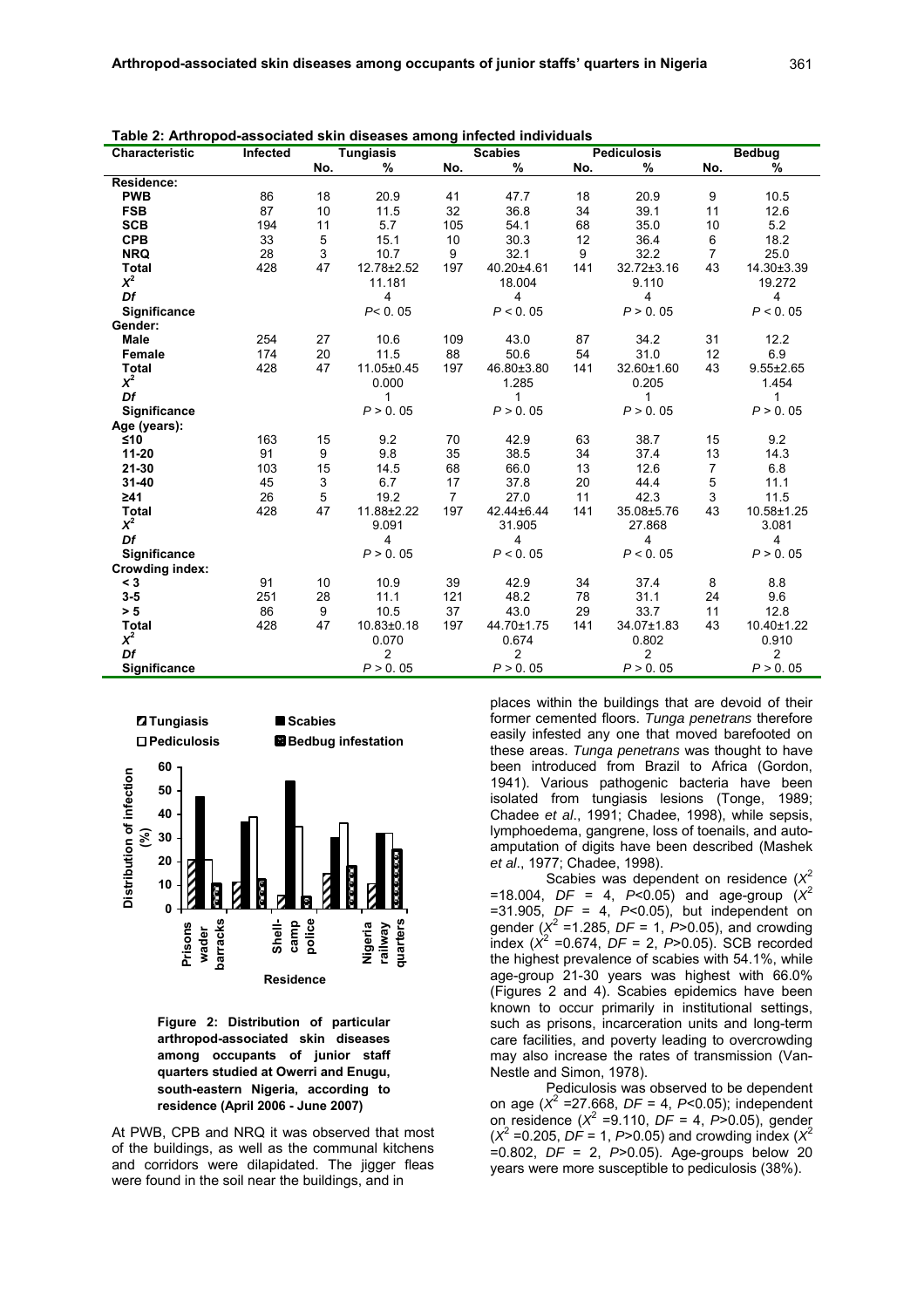

**Figure 3: Distribution of particular arthropod-associated skin diseases among occupants of junior staff quarters studied at Owerri and Enugu, south-eastern Nigeria, according to gender (April 2006 - June 2007)**



**Figure 4: Distribution of particular arthropod-associated skin diseases among occupants of junior staff quarters studied at Owerri and Enugu, southeastern Nigeria, according to age (April 2006 - June 2007)**

This is in line with the findings of Arene and Ukaulor (1985) that highest prevalence of pediculosis was among the 6-13 year age group. However, we also observed a high prevalence of pediculosis among those above 31 years old (Figure 4).

Bedbug infestation was however found to be dependent on residence  $(X^2 = 19.272, Df = 4,$ *P*<0.05); independent on gender ( $X^2$  =1.454, *Df* = 1,

*P*>0.05), age-group (*X*<sup>2</sup> =3.081, *Df* = 4, *P*>0.05) and crowding index  $(X^2 = 0.910, Df = 2, P > 0.05)$ . NRQ Enugu, with dilapidated wooden prefabricated structures recorded the highest prevalence (25.0%) of bedbug infestation (Figure 2). Bedbug bites have been proposed as a factor contributing to the formation of a skin reaction termed papular urticaria, and patients with papular urticaria have been shown to demonstrate immunoglobulin G antibodies to bedbug (*Cimex lectularius*) antigens (Abdel-Naser *et al*., 2006). Mattresses, mats and other bedding materials spread under the sun, on account of bedbug infestations, are common sights in all the quarters and barracks studied. Camps, whether military, refugee or civilian, are sure places to find bedbugs (Gbakima *et al*., 2002).

#### **References**

- Abdel-Naser, M. B., Lotfy, R. A., Al-Sherbiny, M. N and Ali, N. M (2006). Patients with popular urticaria have IgG antibodies to bedbug (*Cimex lectularius*) antigens. *Parasitol. Res*., 98: 550-556.
- Ade-Serrano, M. A and Ejezie, G. C. (1981). Prevalence of Tungiasis in Oto-Ijanikin village, Badagry, Lagos State, Nigeria. A*nnals of Tropical Medicine and Parasitology, 75*:471-472.
- Arene, F. O. (1984). The prevalence of sand flea (*Tunga penetrans*) among primary and post-primary pupils in Choba area of the Niger Delta. *Public Health* 98: 282-283.
- Arene, F. O and Ukaulor, A. L. (1985). Prevalence of head louse (*Pediculus capitis*) infestation among inhabitants of the Niger Delta. *Trop. Med. Parasitol*., 36: 140-142.
- Chadee, D. D. (1998). Tungiasis among five communities in south-western Trinidad, West Indies. *Annals of Tropical Medicine and Parasitology*, 92: 107-113.
- Chadee, D. D., Furlonge, E., Naraysingh, C. and Le Maitre, A. (1991). Distribution and prevalence of *Tunga penetrans* in coastal south Trinidad, West Indies. *Transactions of the Royal Society of Tropical Medicine and Hygiene*, 85: 549-505.
- Ebomoyi, E. (1988). Pediculosis capitis among primary school children in urban and rural areas of Kwara State, Nigeria. *J. Sch. Health*, 58: 101-103.
- Ebomoyi, E. W. (1994). Pediculosis capitis among urban school children in Ilorin, Nigeria. *J. Natl. Med. Assoc*., 86: 861-864.
- Ejezie, G. C. (1981). The parasitic diseases of school children in Lagos State, Nigeria. *Acta Tropica*, 38: 79 – 84.
- Feidmeier, H., Eisele, M., Saboia-Moura, R. C. and Heukelbach, J. (2003). Severe Tungiasis in underprivileged communities: case series from Brazil, *Emerg. Infect. Dis*., 9: 949-955.<br>Fletcher, M. G
- M. G. and Axtell, R. C. (1993). Susceptibility of the bedbug, *Cimex lectularius* to selected insecticides and various treated surfaces. *Med. Vet. Entomol*., 7: 69-72.